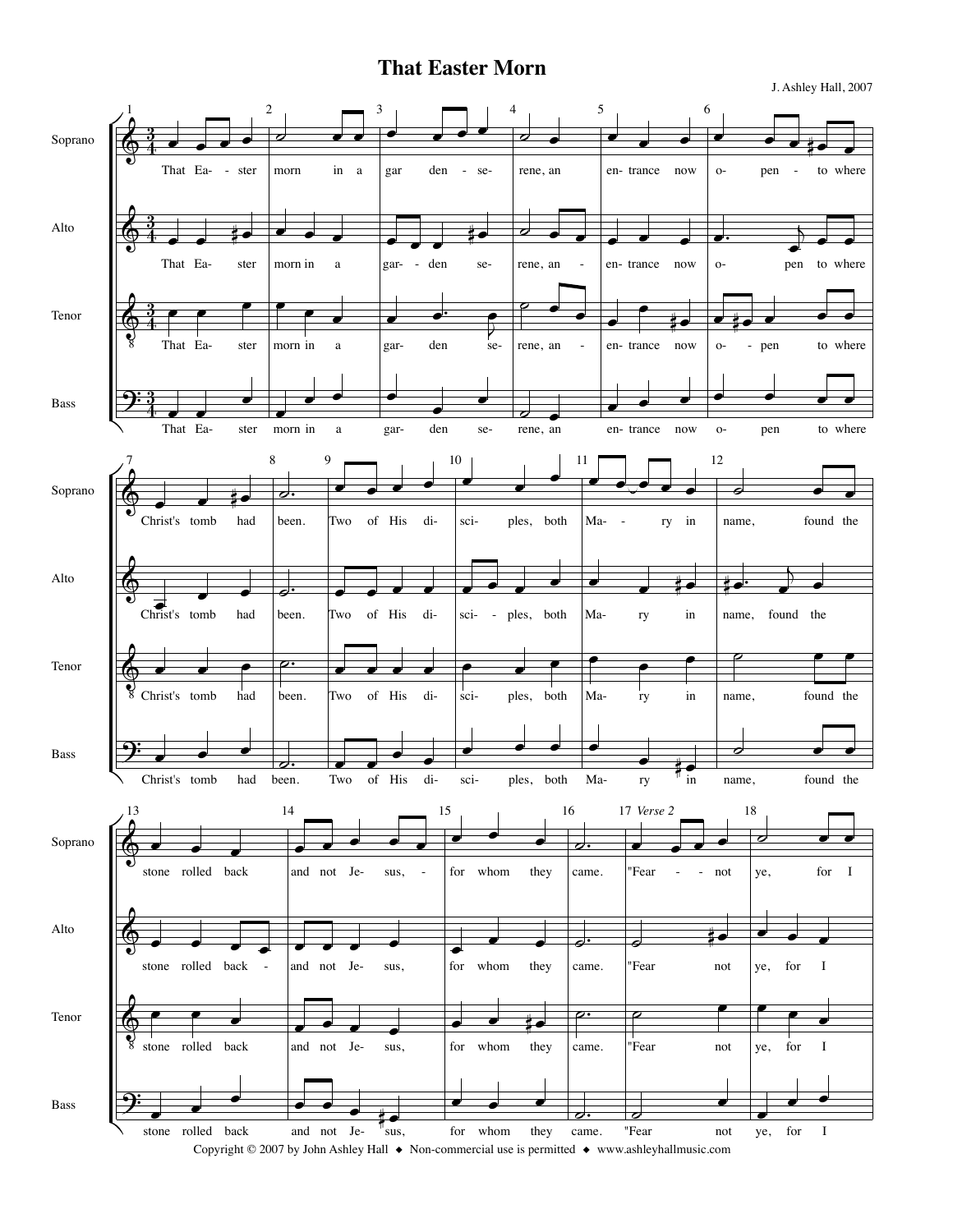

Copyright © 2007 by John Ashley Hall ◆ Non-commercial use is permitted ◆ www.ashleyhallmusic.com